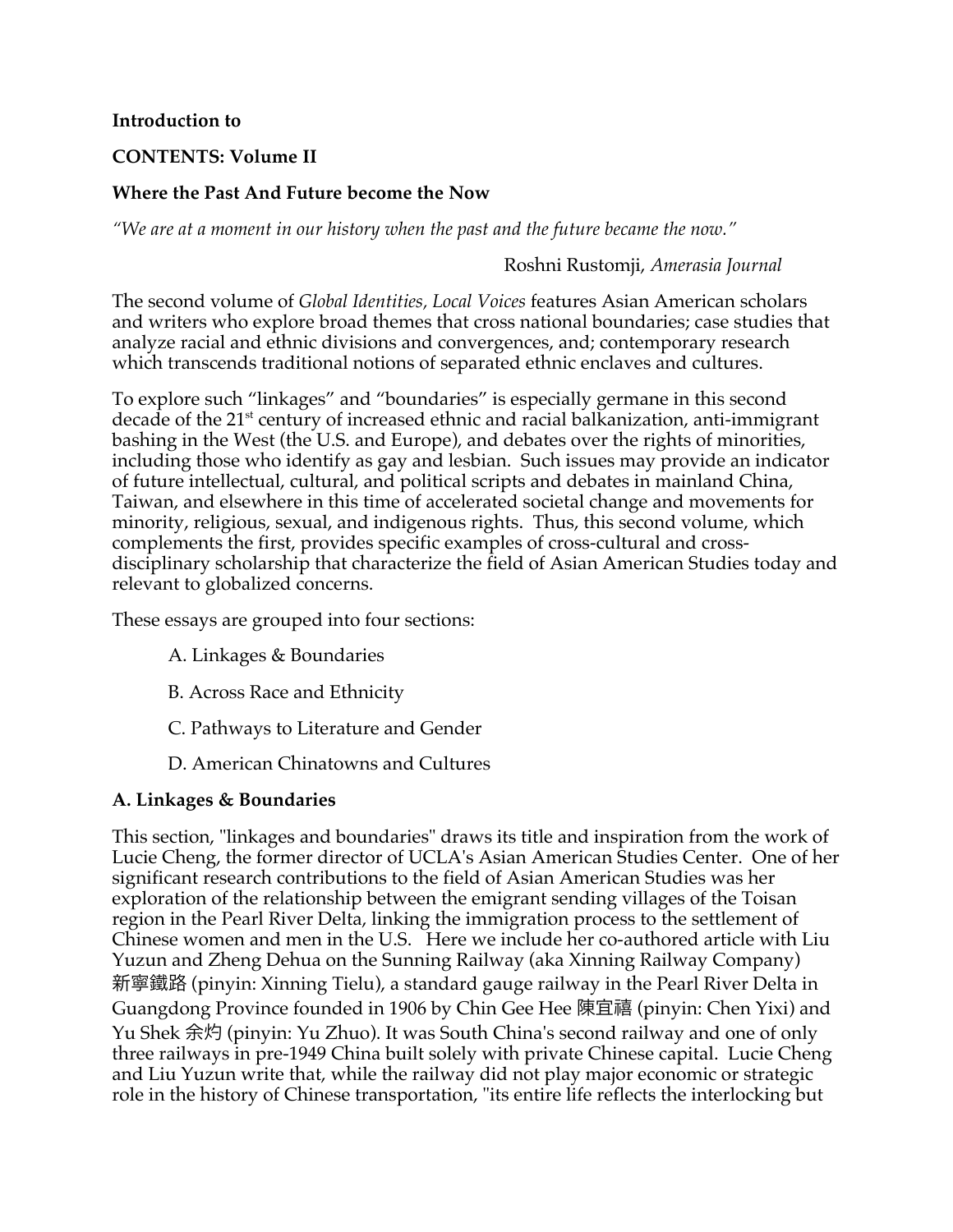conflicting pressures of Western imperialism, bureaucratic capitalism and feudalism which characterized early twentieth century China… Moreover [it] reflects the role of emigrant capital and nationalism on the development of enterprises in the emigrant motherland," reflecting especially the investment by overseas Chinese in a geographic area (Taishan) which had been the homeland for so many of them.

This essay is followed by a tribute to the pioneering scholarship and work of Cheng written by Dr. Tritia Toyota, herself an acclaimed writer, and scholar of Asian American Studies based also at UCLA.

September 11, 2001--the destruction of the World Trade Center in New York by terrorists, together with its political fall-out and aftermath--created the need for Asian Americans to re-examine their political status in a broader geo-political context. Subsequently, Amerasia Journal asked Marxist critic and scholar of modern Chinese history, Arif Dirlik, together with South Asian writer and editor Roshni Rustomji, to provide commentaries in a special volume published several months after the terrorist attacks. Dirlik places his political critique of the event squarely within the historical vortex of Western colonialism, globalism, and culture, a background which has continues to shape American relations with both Asia and the Middle East to this day. Rustomji, on the other hand, provides an intimate narrative of her growing up in Pakistan, Lebanon, and in the United States. Indeed, "After Words: Who Speaks on War, Justice, and Peace," the special issue of the journal edited by Don Nakanishi and Russell Leong, was re-published by UCLA Asian American Studies Center Press as *Asian Americans on War and Peace,* the first book to respond to the tragic world events of September 11, 2001 from diverse Asian American perspectives.

During its forty years of publication, the journal has made a concerted effort to develop thematic issues, which place Asian Americans within a comparative geopolitical context—with other Asians who have migrated and settled in Latin America, Australia, and in Canada. Henry Yu, of the University of British Columbia and formerly a professor of history at UCLA, developed a special issue on "Pacific North America" and we include his compelling introduction to this 2007 volume here.

## **B. Across Race and Ethnicity**

A premise of our publishing Asian American scholarship is that its ideas, theories, and practices can be useful for other racial and minority groups. Thus we include here a seminal essay by one of America's leading civil rights legal scholars, Eric Yamamoto, of the William Richardson School of Law in Honolulu, Hawaii. "What's Next?: Japanese American Redress and African American Reparations" (1999) looks at questions of civil liberties vs. national security, and explores the legal, ethical, and social ramifications of the illegal internment of Japanese American during World War II and the successful redress and reparations movement of the 1980s. (The U.S. government formally apologized to the aging survivors of the illegal internment of Japanese Americans during World War II and paid monetary reparations.) Yamamoto also looks at the relationship and repercussions of Japanese American reparations for African American reparations claims.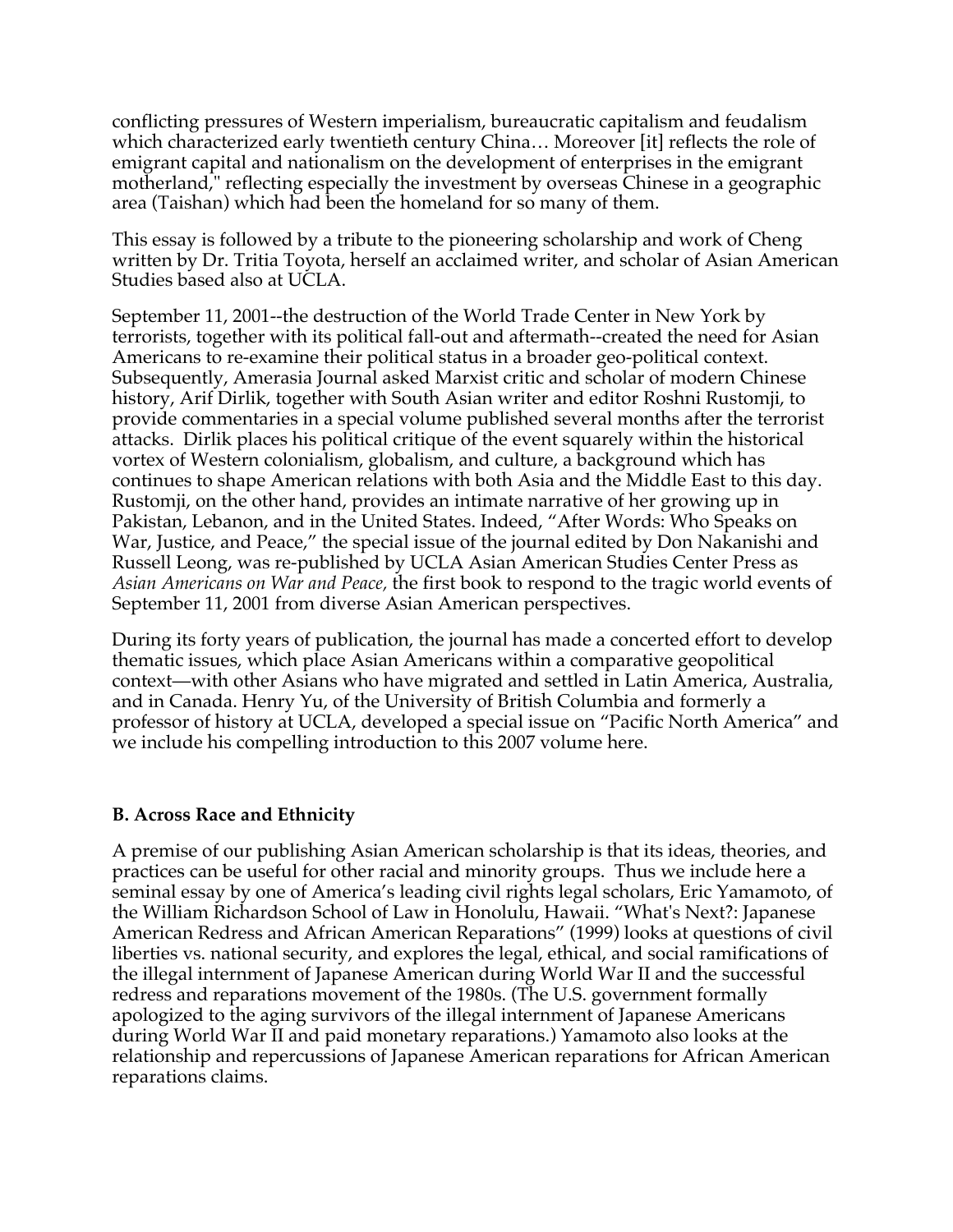Trinidadian Chinese scholar Christine Ho, in her research on "Hold the Chow Mein, Gimme Soca: Creolization of Chinese in Guyana, Trinidad, and Jamaica" provides a brief history of the Chinese in the British Caribbean. The title of this article is an adaptation of the lyrics of a popular calypso song and composed by a young Indian-Trinidadian calypsonian for the carnival season. The message of the song is clear: he wants nothing to do with East Indian culture because he is a "citizen of Trinidad." Similar sentiments are found among the Chinese in the Caribbean, according to Ho.

"Creole culture" is that which is forged locally in a new society from the encounter of two or more different cultures, producing a new and distinctive culture. In the Caribbean, what has evolved over the centuries since its "discovery" by Columbus is a local culture that combines primarily elements from Europe and Africa, the two cultures which have the longest history in the region" states Ho. The article provides a compelling example of how the Chinese outside of China adapt and create new cultural identities in oft-unique ways.

#### **c. Pathways: To Literature and Gender**

The path-breaking issue of *Amerasia Journal* "Dimensions of Desire" published in 1994, opened up the field of Asian American Studies to serious studies of diverse sexualities and helped to establish both scholars and classes in universities throughout the U.S.

This issue sought to forge linkages between questions and issues of sexual and racial identity among Asian and Pacific Americans. "Dimensions" here refers to a range of sexual identifications, e.g. straight, lesbian, gay, transgendered, and bisexual. "Desires" refers to the range and variation of sexual practice or sexual desire, including celibacy. While most of the articles in issue spoke to dimensions

of lesbian and gay Desire, Dana Takagi's path-breaking article, "Maiden Voyage," included here, raises questions that relate more broadly to Asian American sexuality and to Asian American Studies. Sexuality and Desire and their potent, multivalent expressions-thus could be seen both as political and allegorical, speaking to variations in the conceptions of Asian Americans and Pacific peoples in general. These questions included, but were not limited, to the following:

-How do we include lesbian, gay, transgendered, and bisexual history within that of Asian American history?

-What is the relationship between ideas around sexual and gender differentiation and "racial origins, languages of gender, or class roots?"

-Do the dynamics of racial oppression differ or do they share similarities with oppression based upon gender?

Asian American women writers, including Hisaye Yamamoto, Maxine Hong Kingston, Jessica Hagedorn, and Karen Tei Yamashita, among others, have been at the forefront of deconstructing myths and masculinist assumptions round conventional notions of gender, sexuality, and culture and politics in Asian American life. Karen Tei Yamashita, whose recent book "I-Hotel", was a finalist for the National Book award in the U.S., is interviewed by Shan Te-Hsing in this volume. Shan, the Chinese editor of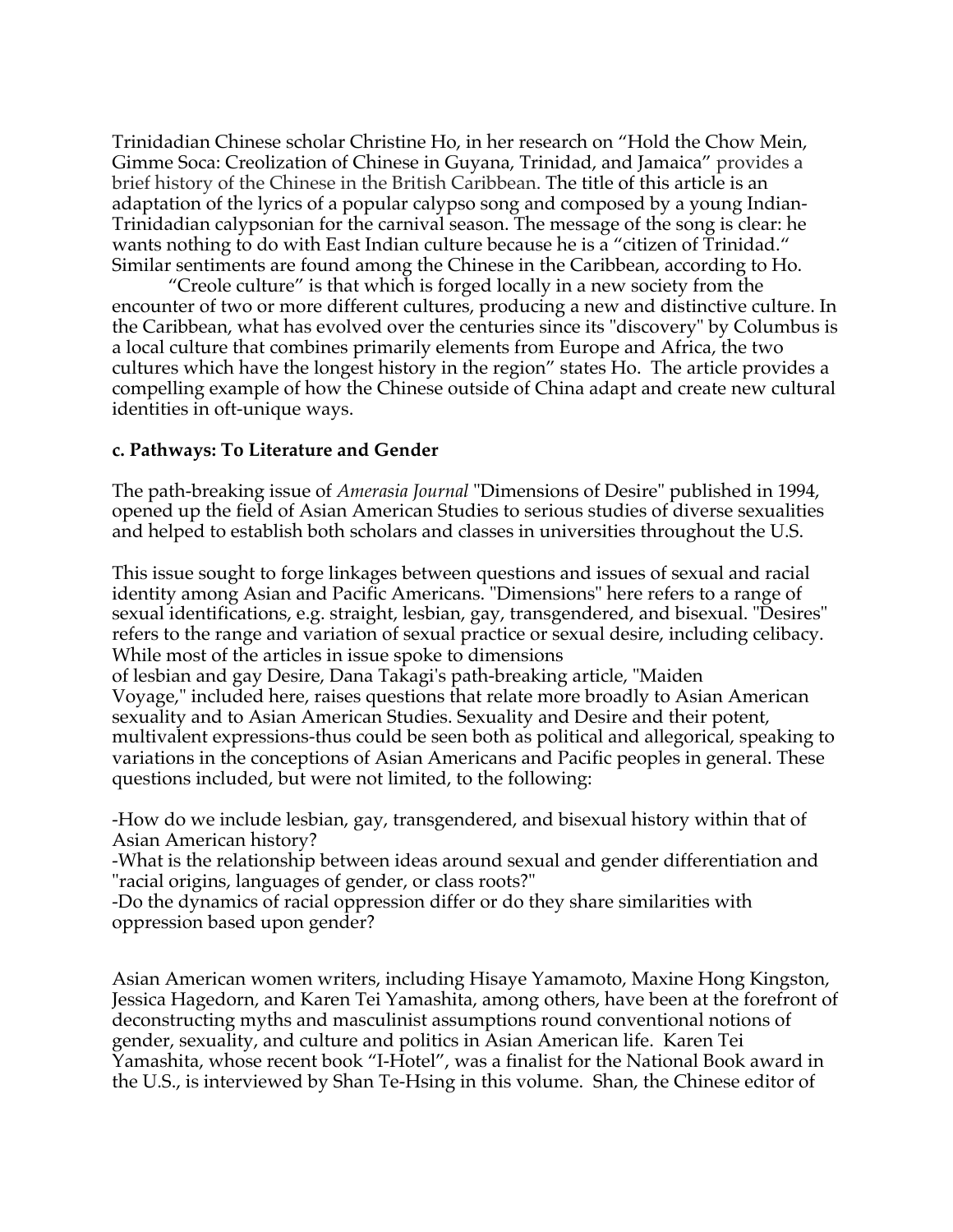these two volumes, has been a prodigious chronicler, interviewer and translator of Asian American writers during the past 15 years.

The above interview was included in a special issue, "AXISing Asian American Literature." In the same volume we also included "Rethinking Realisms through the Writings of Eileen Chang" by Christopher Lee. According to Lee:

Studies of Asian American writing during the Cold War are often guided by historical approaches that focus on the pressures of assimilation during the period. For Chinese Americans in particular, the tension between the United States and the People's Republic of China led to increased surveillance as the government cracked-down on 'illegal' immigrants as well as those with progressive sympathies. At the same time, a number of prominent writers and thinkers immigrated to the United States in the aftermath of the Communist victory in China.

Lee focuses on one such figure, Eileen Chang (Zhang Ailing, 1920-1995, widely recognized today as one of the most important modern Chinese writers today.

## **4. American Chinatowns and Cultures**

For the average American and overseas Chinese visitor alike, stereotypes of U.S. Chinatowns filled with restaurants, trinket shops, docile Chinese men and women waiting on tables or ironing laundry, and crowded housing and shops—prevail. Without knowing the history and contributions of Chinese Americans to the U.S. labor movement, to culture, literature, politics and the society-at-large, these narrow and superficial impressions create a limiting and distorted picture of a vital minority group. Scholars, some in included in volumes one and two of *Global Identities, Local Voices,*  through both their research and activist political endeavors have helped to set the record straight and to provide both depth and breadth to the complexity of the Chinese American experience. These scholars include: Him Mark Lai, L. Ling-chi Wang, Gordon Chang, Marlon Hom, Sauling C. Wong, Arif Dirlik, Lucie Cheng, Christine Ho, and many, many others.

"In June 1982, more than 20,000 immigrant women garment workers went on strike in New York Chinatown to demand a good contract. Their employers demanded deep cutbacks in wages and benefits, and threatened to withdraw from the union altogether if their demands weren't met. However at the sight of thousands of immigrant women workers marching through the streets of Chinatown, the employers quickly withdrew their demands, and within hours the workers and their union had won the strike." Thus begins the moving, first-person account, "Chinese Women Garment Workers in New York Chinatown," by Katie Quan, now associate chair of the Labor Center at the University of California, included here as part of a special Amerasia issue on Asian American women, published in 2009.

While the essay by Quan above chronicles the pro-active activities of ordinary Chinese women seeking a good union contract and fair labor conditions, yet other scholars have delved into the lesser known literary contributions of early Chinese American writers. Their study of surviving literary works—be they stories, poems, novels, or essays—